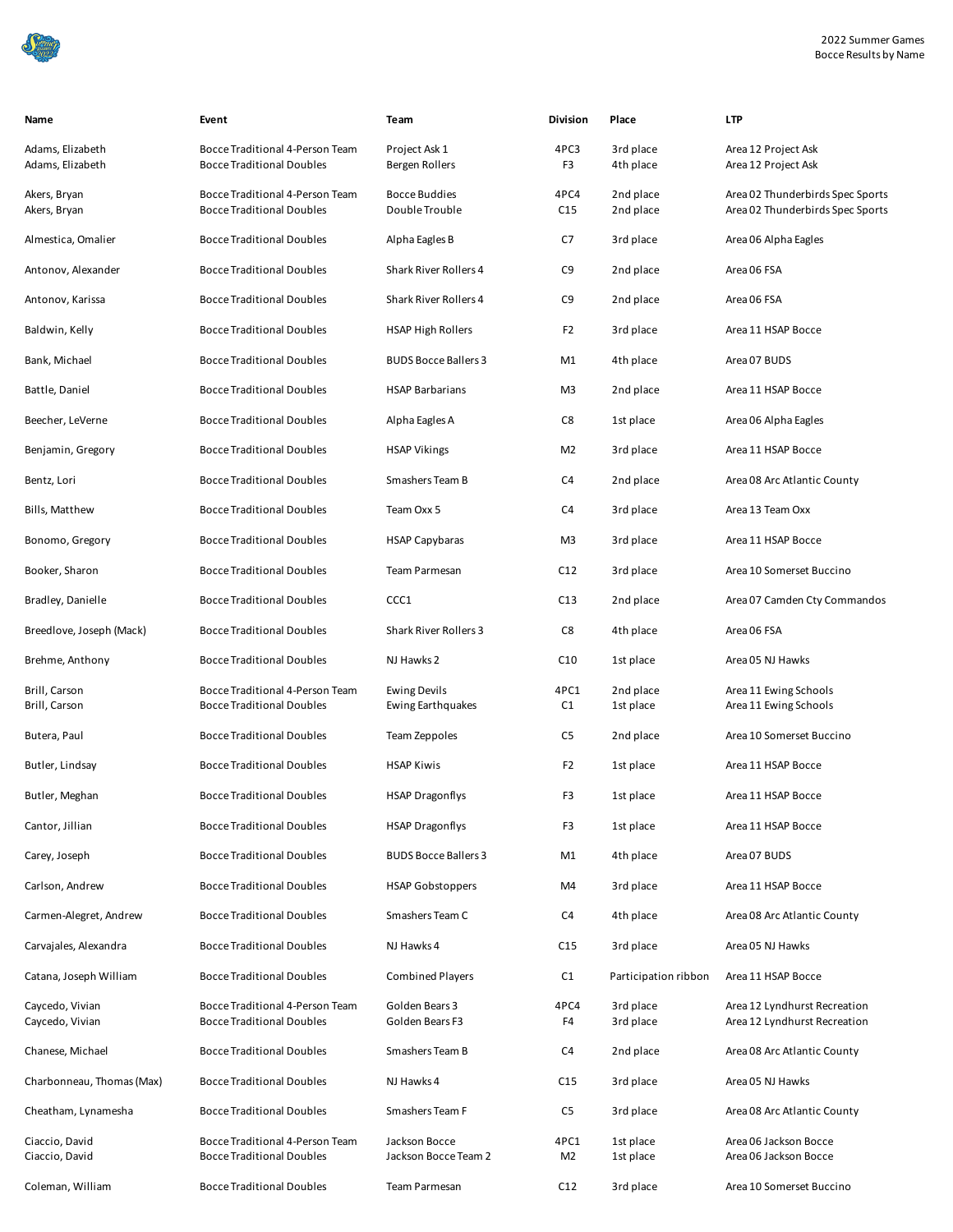|--|

| Colna, Jessica                           | <b>Bocce Traditional Doubles</b>                                    | CCC <sub>2</sub>                             | C8              | 3rd place              | Area 07 Camden Cty Commandos                                         |
|------------------------------------------|---------------------------------------------------------------------|----------------------------------------------|-----------------|------------------------|----------------------------------------------------------------------|
| Conticchio, Luke                         | Bocce Traditional Doubles                                           | Team Chianti                                 | C11             | 3rd place              | Area 10 Somerset Buccino                                             |
| Cordova, Brandon<br>Cordova, Brandon     | Bocce Traditional 4-Person Team<br><b>Bocce Traditional Doubles</b> | Golden Bears 2<br>Golden Bears M5            | 4PC4<br>M4      | 1st place<br>1st place | Area 12 Lyndhurst Recreation<br>Area 12 Lyndhurst Recreation         |
| Cornell, Danielle<br>Cornell, Danielle   | Bocce Traditional 4-Person Team<br><b>Bocce Traditional Doubles</b> | <b>Bocce Buddies</b><br><b>Bocce Buddies</b> | 4PC4<br>C15     | 2nd place<br>1st place | Area 02 Thunderbirds Spec Sports<br>Area 02 Thunderbirds Spec Sports |
| Cossaboon, Brenda<br>Cossaboon, Brenda   | Bocce Traditional 4-Person Team<br><b>Bocce Traditional Doubles</b> | <b>CARC Ladies</b><br><b>CARC Jokers</b>     | 4PC1<br>F1      | 3rd place<br>2nd place | Area 08 Cumberland Arc<br>Area 08 Cumberland Arc                     |
| Coston, Linda M                          | Bocce Traditional 4-Person Team                                     | Golden Bears 3                               | 4PC4            | 3rd place              | Area 12 Lyndhurst Recreation                                         |
| Coston, Stephen F<br>Coston, Stephen F   | Bocce Traditional 4-Person Team<br><b>Bocce Traditional Doubles</b> | Golden Bears 1<br>Golden Bears M6            | 4PC2<br>M4      | 3rd place<br>2nd place | Area 12 Lyndhurst Recreation<br>Area 12 Lyndhurst Recreation         |
| Cush, Christine                          | <b>Bocce Traditional Doubles</b>                                    | Golden Bears F2                              | F3              | 2nd place              | Area 12 Lyndhurst Recreation                                         |
| Cutri, Madison                           | Bocce Traditional 4-Person Team                                     | Lancers                                      | 4PC2            | 1st place              | Area 02 Lakeland S.O.                                                |
| DeFrancesco, Michael                     | <b>Bocce Traditional Doubles</b>                                    | <b>HSAP Gobstoppers</b>                      | M4              | 3rd place              | Area 11 HSAP Bocce                                                   |
| Discenza, Tracy                          | <b>Bocce Traditional Doubles</b>                                    | NJ Hawks 2                                   | C10             | 1st place              | Area 05 NJ Hawks                                                     |
| Downs, Jessica                           | <b>Bocce Traditional Doubles</b>                                    | NJ Hawks 5                                   | C13             | 3rd place              | Area 05 NJ Hawks                                                     |
| Duhme, Eli                               | <b>Bocce Traditional Doubles</b>                                    | NJ Hawks 1                                   | C12             | 1st place              | Area 05 NJ Hawks                                                     |
| Dunham, Jason                            | <b>Bocce Traditional Doubles</b>                                    | Team Buccola                                 | C7              | 1st place              | Area 10 Somerset Buccino                                             |
| Eckman-Shaw, Brynn<br>Eckman-Shaw, Brynn | Bocce Traditional 4-Person Team<br><b>Bocce Traditional Doubles</b> | <b>CARC Ladies</b><br><b>CARC Queens</b>     | 4PC1<br>C4      | 3rd place<br>1st place | Area 08 Cumberland Arc<br>Area 08 Cumberland Arc                     |
| Eleazar, Paige A.                        | Bocce Traditional 4-Person Team                                     | Lancers                                      | 4PC2            | 1st place              | Area 02 Lakeland S.O.                                                |
| Eng, Adam<br>Eng, Adam                   | Bocce Traditional 4-Person Team<br><b>Bocce Traditional Doubles</b> | Golden Bears 1<br>Golden Bears M3            | 4PC2<br>M3      | 3rd place<br>1st place | Area 12 Lyndhurst Recreation<br>Area 12 Lyndhurst Recreation         |
| Esposito, Joseph                         | <b>Bocce Traditional Doubles</b>                                    | Jackson Bocce                                | M <sub>2</sub>  | 2nd place              | Area 06 Jackson Bocce                                                |
| Ewing, Joshua                            | <b>Bocce Traditional Doubles</b>                                    | Jackson Bocce Team 2                         | M <sub>2</sub>  | 1st place              | Area 06 Jackson Bocce                                                |
| Farrell, Alexander<br>Farrell, Alexander | Bocce Traditional 4-Person Team<br><b>Bocce Traditional Doubles</b> | Golden Bears 1<br>Golden Bears M6            | 4PC2<br>M4      | 3rd place<br>2nd place | Area 12 Lyndhurst Recreation<br>Area 12 Lyndhurst Recreation         |
| Feltman, Lisa<br>Feltman, Lisa           | Bocce Traditional 4-Person Team<br><b>Bocce Traditional Doubles</b> | CCCT4<br>CCC <sub>3</sub>                    | 4PC2<br>C10     | 2nd place<br>4th place | Area 07 Camden Cty Commandos<br>Area 07 Camden Cty Commandos         |
| Ficarro, Vanessa                         | <b>Bocce Traditional Doubles</b>                                    | <b>HSAP Sharpshooters</b>                    | F1              | 4th place              | Area 11 HSAP Bocce                                                   |
| Filtz, Connor                            | <b>Bocce Traditional Doubles</b>                                    | Alpha Eagles A                               | C8              | 1st place              | Area 06 Alpha Eagles                                                 |
| Finkelstein, David                       | <b>Bocce Traditional Doubles</b>                                    | JESPY Thunder 3                              | C <sub>14</sub> | 1st place              | Area 09 Jespy House                                                  |
| Finney, Whitney<br>Finney, Whitney       | Bocce Traditional 4-Person Team<br><b>Bocce Traditional Doubles</b> | <b>CARC Friends</b><br><b>CARC Pumpkins</b>  | 4PC3<br>F4      | 1st place<br>2nd place | Area 08 Cumberland Arc<br>Area 08 Cumberland Arc                     |
| Flora, Scott                             | <b>Bocce Traditional Doubles</b>                                    | <b>Team Raviolis</b>                         | M3              | 4th place              | Area 10 Somerset Buccino                                             |
| Freed, Michael                           | <b>Bocce Traditional Doubles</b>                                    | Team Oxx 4                                   | C <sub>14</sub> | 3rd place              | Area 13 Team Oxx                                                     |
| Gabig, James R                           | <b>Bocce Traditional Doubles</b>                                    | Team Oxx 4                                   | C <sub>14</sub> | 3rd place              | Area 13 Team Oxx                                                     |
| Gallant, Brad                            | <b>Bocce Traditional Doubles</b>                                    | Sussex Rollers 1                             | M1              | 2nd place              | Area 03 Sussex Rollers                                               |
| Garbarino, Louis<br>Garbarino, Louis     | Bocce Traditional 4-Person Team<br><b>Bocce Traditional Doubles</b> | Golden Bears 2<br>Golden Bears M4            | 4PC4<br>M4      | 1st place<br>4th place | Area 12 Lyndhurst Recreation<br>Area 12 Lyndhurst Recreation         |
| Geraghty, John                           | Bocce Traditional 4-Person Team                                     | Jackson Bocce                                | 4PC1            | 1st place              | Area 06 Jackson Bocce                                                |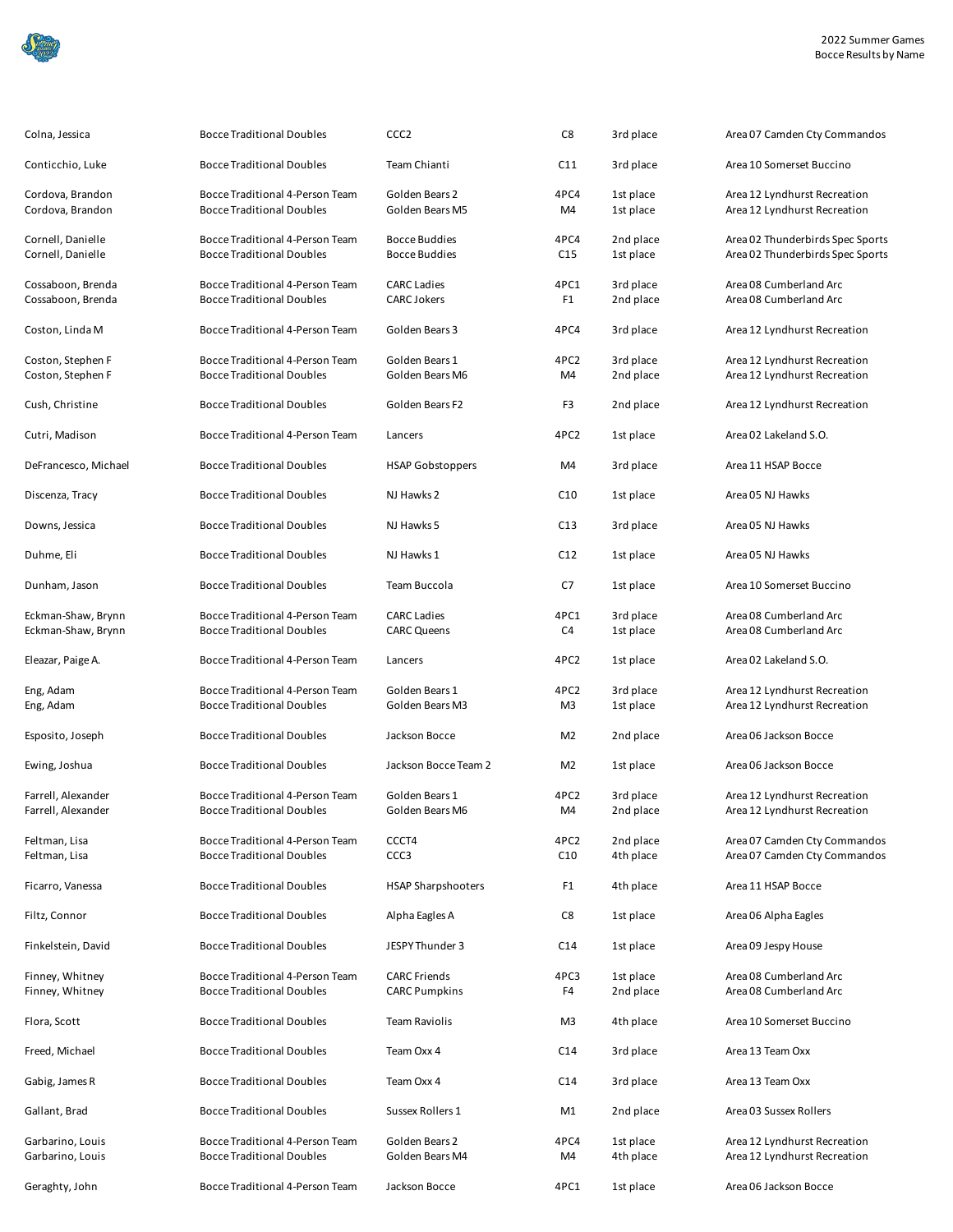

| Geraghty, John                   | <b>Bocce Traditional Doubles</b>                                    | Jackson Bocce Team 1                  | C <sub>6</sub> | 2nd place              | Area 06 Jackson Bocce                          |
|----------------------------------|---------------------------------------------------------------------|---------------------------------------|----------------|------------------------|------------------------------------------------|
| Green, Tiffanie                  | <b>Bocce Traditional Doubles</b>                                    | Smashers Team E                       | C5             | 4th place              | Area 08 Arc Atlantic County                    |
| Griffinsmith, Jordyn             | <b>Bocce Traditional Doubles</b>                                    | Smashers Team C                       | C4             | 4th place              | Area 08 Arc Atlantic County                    |
| Griffiths, Daniel                | <b>Bocce Traditional Doubles</b>                                    | Team Oxx 5                            | C4             | 3rd place              | Area 13 Team Oxx                               |
| Hackett, James<br>Hackett, James | Bocce Traditional 4-Person Team<br><b>Bocce Traditional Doubles</b> | Lancers<br><b>Bosses of Bocce</b>     | 4PC2<br>M1     | 1st place<br>3rd place | Area 02 Lakeland S.O.<br>Area 02 Lakeland S.O. |
| Hennefer, Bradford               | <b>Bocce Traditional Doubles</b>                                    | <b>BUDS Bocce Ballers</b>             | C7             | 2nd place              | Area 07 BUDS                                   |
| Henning, Drew<br>Henning, Drew   | Bocce Traditional 4-Person Team<br><b>Bocce Traditional Doubles</b> | Jackson Bocce<br>Jackson Bocce Team 3 | 4PC1<br>M1     | 1st place<br>1st place | Area 06 Jackson Bocce<br>Area 06 Jackson Bocce |
|                                  |                                                                     |                                       |                |                        |                                                |
| Higgins, Maureen                 | Bocce Traditional 4-Person Team                                     | Project Ask 1                         | 4PC3           | 3rd place              | Area 12 Project Ask                            |
| Higgins, Maureen                 | <b>Bocce Traditional Doubles</b>                                    | Bergen Rollers                        | F3             | 4th place              | Area 12 Project Ask                            |
| Hilke, William                   | <b>Bocce Traditional Doubles</b>                                    | <b>Team Raviolis</b>                  | M3             | 4th place              | Area 10 Somerset Buccino                       |
| Hillman, Michael                 | Bocce Traditional 4-Person Team                                     | Project Ask 1                         | 4PC3           | 3rd place              | Area 12 Project Ask                            |
| Hillman, Michael                 | <b>Bocce Traditional Doubles</b>                                    | Panthers N Devils                     | C12            | 2nd place              | Area 12 Project Ask                            |
| Hood, Jahim                      | <b>Bocce Traditional Doubles</b>                                    | Alpha Eagles B                        | C7             | 3rd place              | Area 06 Alpha Eagles                           |
| Horvath, Bryan                   | Bocce Traditional 4-Person Team                                     | <b>Bocce Buddies</b>                  | 4PC4           | 2nd place              | Area 02 Thunderbirds Spec Sports               |
| Horvath, Bryan                   | <b>Bocce Traditional Doubles</b>                                    | Double Trouble                        | C15            | 2nd place              | Area 02 Thunderbirds Spec Sports               |
|                                  |                                                                     |                                       |                |                        |                                                |
| Hyson, Rebeccah                  | Bocce Traditional 4-Person Team                                     | Warriors 1                            | 4PC3           | 2nd place              | Area 08 So Jersey Athletic Club                |
| Hyson, Rebeccah                  | <b>Bocce Traditional Doubles</b>                                    | <b>SJAC Warriors A</b>                | C10            | 3rd place              | Area 08 So Jersey Athletic Club                |
| Immediate, Phyllis               | <b>Bocce Traditional Doubles</b>                                    | JESPY Thunder 4                       | C8             | 2nd place              | Area 09 Jespy House                            |
| Iwaszkiewicz, Thomas             | Bocce Traditional 4-Person Team                                     | <b>CARC Friends</b>                   | 4PC3           | 1st place              | Area 08 Cumberland Arc                         |
| Iwaszkiewicz, Thomas             | <b>Bocce Traditional Doubles</b>                                    | <b>Cumberland Aces</b>                | C10            | 2nd place              | Area 08 Cumberland Arc                         |
|                                  |                                                                     |                                       |                |                        |                                                |
| Kaiser, Wayne                    | Bocce Traditional 4-Person Team                                     | Project Ask 1                         | 4PC3           | 3rd place              | Area 12 Project Ask                            |
| Kaiser, Wayne                    | <b>Bocce Traditional Doubles</b>                                    | Panthers N Devils                     | C12            | 2nd place              | Area 12 Project Ask                            |
| Kaplan, Stephanie                | <b>Bocce Traditional Doubles</b>                                    | <b>Shark River Rollers 5</b>          | F1             | 1st place              | Area 06 FSA                                    |
| Kasper, Melissa                  | Bocce Traditional 4-Person Team                                     | Golden Bears 3                        | 4PC4           | 3rd place              | Area 12 Lyndhurst Recreation                   |
| Kelly, Kevin                     | Bocce Traditional 4-Person Team                                     | Warriors 1                            | 4PC3           | 2nd place              | Area 08 So Jersey Athletic Club                |
| Kelly, Kevin                     | <b>Bocce Traditional Doubles</b>                                    | <b>SJAC Warriors B</b>                | C11            | 1st place              | Area 08 So Jersey Athletic Club                |
| Kmiec, Lisa                      | <b>Bocce Traditional Doubles</b>                                    | <b>HSAP High Rollers</b>              | F <sub>2</sub> | 3rd place              | Area 11 HSAP Bocce                             |
| Krause, Marc                     | <b>Bocce Traditional Doubles</b>                                    | Team Provolone                        | C6             | 3rd place              | Area 10 Somerset Buccino                       |
| Lafler, James                    | Bocce Traditional 4-Person Team                                     | CCCT4                                 | 4PC2           | 2nd place              | Area 07 Camden Cty Commandos                   |
| Lafler, James                    | <b>Bocce Traditional Doubles</b>                                    | CCC4                                  | C9             | 3rd place              | Area 07 Camden Cty Commandos                   |
| Laird, Sean                      | <b>Bocce Traditional Doubles</b>                                    | <b>HSAP Barbarians</b>                | M <sub>3</sub> | 2nd place              | Area 11 HSAP Bocce                             |
| Lecato, Abagail                  | <b>Bocce Traditional Doubles</b>                                    | <b>HSAP Archers</b>                   | C5             | 1st place              | Area 11 HSAP Bocce                             |
| Lee, Linda                       | <b>Bocce Traditional Doubles</b>                                    | <b>Combined Players</b>               | M <sub>2</sub> | Participation Ribbon   | Area 10 Somerset Buccino                       |
| Licata, Jessica                  | <b>Bocce Traditional Doubles</b>                                    | Team Strombolis                       | C3             | 3rd place              | Area 10 Somerset Buccino                       |
| Litofsky, Steven                 | <b>Bocce Traditional Doubles</b>                                    | JESPY Thunder 5                       | C <sub>2</sub> | 2nd place              | Area 09 Jespy House                            |
| Lofgren, Spike                   | <b>Bocce Traditional Doubles</b>                                    | <b>HSAP Vikings</b>                   | M <sub>2</sub> | 3rd place              | Area 11 HSAP Bocce                             |
| Lokhandwala, Mariyam             | <b>Bocce Traditional Doubles</b>                                    | NJ Hawks 3                            | C13            | 1st place              | Area 05 NJ Hawks                               |
| Lokhandwala, Taher               | <b>Bocce Traditional Doubles</b>                                    | NJ Hawks 3                            | C13            | 1st place              | Area 05 NJ Hawks                               |
| Long, Ann Marie                  | <b>Bocce Traditional Doubles</b>                                    | Shark River Rollers 1                 | C <sub>3</sub> | 2nd place              | Area 06 FSA                                    |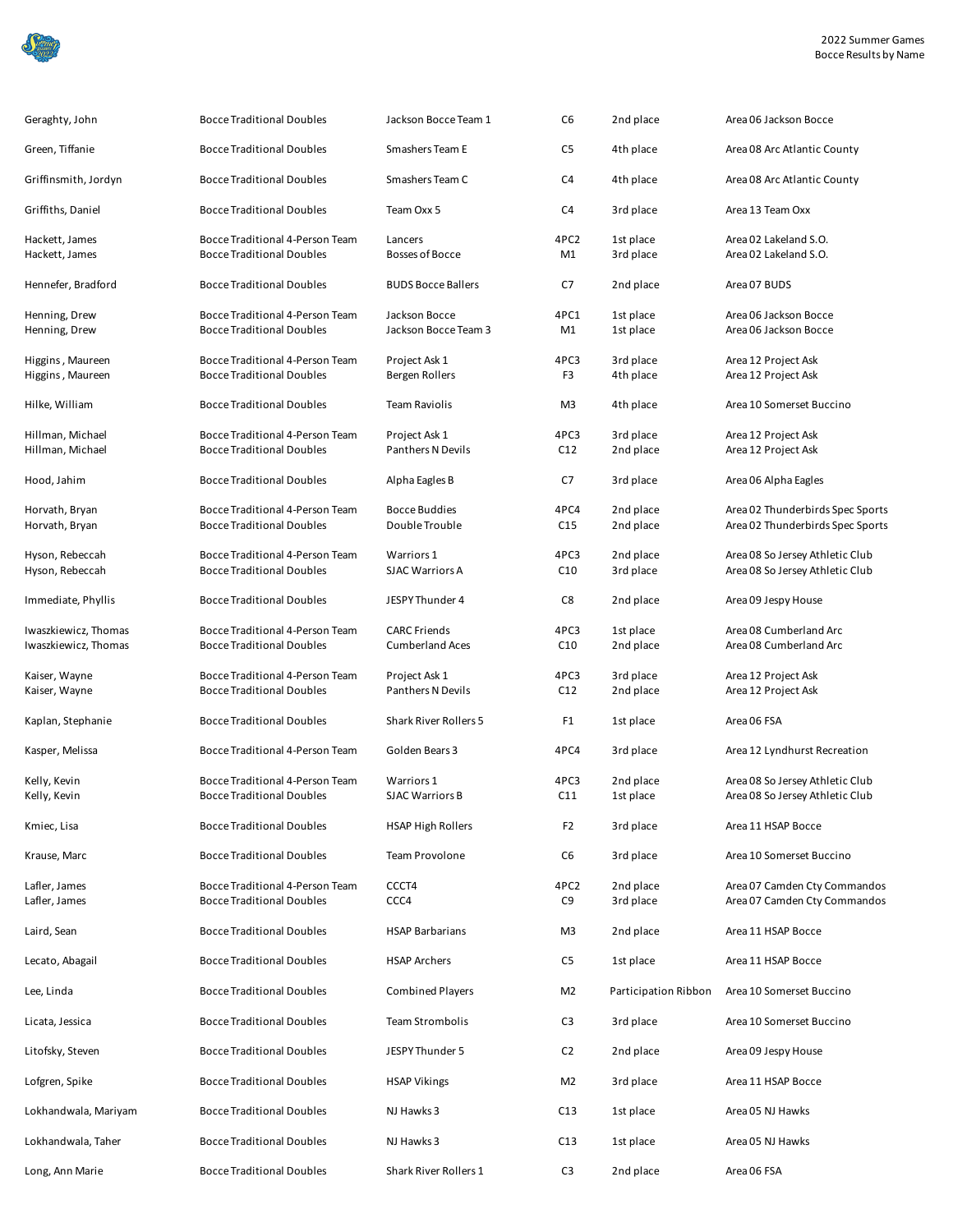

| Lowenthal, Aaron                       | <b>Bocce Traditional Doubles</b>                                    | JESPY Thunder 2                               | C <sub>3</sub>  | 4th place              | Area 09 Jespy House                                                |
|----------------------------------------|---------------------------------------------------------------------|-----------------------------------------------|-----------------|------------------------|--------------------------------------------------------------------|
| Lynn, Richard                          | <b>Bocce Traditional Doubles</b>                                    | <b>Sussex Rollers 2</b>                       | C <sub>2</sub>  | 1st place              | Area 03 Sussex Rollers                                             |
| Mathews, Suzanne<br>Mathews, Suzanne   | Bocce Traditional 4-Person Team<br><b>Bocce Traditional Doubles</b> | <b>CARC Friends</b><br><b>Cumberland Aces</b> | 4PC3<br>C10     | 1st place<br>2nd place | Area 08 Cumberland Arc<br>Area 08 Cumberland Arc                   |
| Mathias, Gary<br>Mathias, Gary         | Bocce Traditional 4-Person Team<br><b>Bocce Traditional Doubles</b> | Warriors 1<br><b>SJAC Warriors A</b>          | 4PC3<br>C10     | 2nd place<br>3rd place | Area 08 So Jersey Athletic Club<br>Area 08 So Jersey Athletic Club |
| Matzer, Joseph<br>Matzer, Joseph       | Bocce Traditional 4-Person Team<br><b>Bocce Traditional Doubles</b> | <b>Ewing Devils</b><br><b>Ewing Blizzards</b> | 4PC1<br>C1      | 2nd place<br>2nd place | Area 11 Ewing Schools<br>Area 11 Ewing Schools                     |
| McCutchen, Jeffrey                     | <b>Bocce Traditional Doubles</b>                                    | Team Zeppoles                                 | C5              | 2nd place              | Area 10 Somerset Buccino                                           |
| McHale, Shawn                          | <b>Bocce Traditional Doubles</b>                                    | Smashers Team A                               | C <sub>3</sub>  | 1st place              | Area 08 Arc Atlantic County                                        |
| McNeill, Peter<br>McNeill, Peter       | Bocce Traditional 4-Person Team<br><b>Bocce Traditional Doubles</b> | Golden Bears 2<br>Golden Bears M4             | 4PC4<br>M4      | 1st place<br>4th place | Area 12 Lyndhurst Recreation<br>Area 12 Lyndhurst Recreation       |
| Meirs, Casey                           | <b>Bocce Traditional Doubles</b>                                    | <b>HSAP Professors</b>                        | C11             | 4th place              | Area 11 HSAP Bocce                                                 |
| Merims, Amanda                         | <b>Bocce Traditional Doubles</b>                                    | JESPY Thunder 2                               | C <sub>3</sub>  | 4th place              | Area 09 Jespy House                                                |
| Merkh, Jennifer                        | <b>Bocce Traditional Doubles</b>                                    | <b>Bancroft Twice as Nice</b>                 | C13             | 4th place              | Area 07 Bancroft Adult Comm                                        |
| Mistretta, Gaetano                     | <b>Bocce Traditional Doubles</b>                                    | Shark River Rollers 3                         | C8              | 4th place              | Area 06 FSA                                                        |
| Monard, Laimont<br>Monard, Laimont     | Bocce Traditional 4-Person Team<br><b>Bocce Traditional Doubles</b> | <b>Ewing Devils</b><br>Ewing Blizzards        | 4PC1<br>C1      | 2nd place<br>2nd place | Area 11 Ewing Schools<br>Area 11 Ewing Schools                     |
| Morgante, Mary                         | <b>Bocce Traditional Doubles</b>                                    | <b>HSAP Kiwis</b>                             | F <sub>2</sub>  | 1st place              | Area 11 HSAP Bocce                                                 |
| Morris, Natasha                        | <b>Bocce Traditional Doubles</b>                                    | <b>HSAP Heartbreakers</b>                     | F3              | 3rd place              | Area 11 HSAP Bocce                                                 |
| Moses, Heather                         | <b>Bocce Traditional Doubles</b>                                    | Angels                                        | C14             | 2nd place              | Area 12 Project Ask                                                |
| Munson, Elizabeth<br>Munson, Elizabeth | Bocce Traditional 4-Person Team<br><b>Bocce Traditional Doubles</b> | <b>CARC Friends</b><br><b>CARC Pumpkins</b>   | 4PC3<br>F4      | 1st place<br>2nd place | Area 08 Cumberland Arc<br>Area 08 Cumberland Arc                   |
| Murphy, Michael                        | <b>Bocce Traditional Doubles</b>                                    | JESPY Thunder 3                               | C <sub>14</sub> | 1st place              | Area 09 Jespy House                                                |
| Nagurka, Ronald                        | <b>Bocce Traditional Doubles</b>                                    | Shark River Rollers 2                         | C9              | 1st place              | Area 06 FSA                                                        |
| Nastri, Amber                          | <b>Bocce Traditional Doubles</b>                                    | Team Oxx 2                                    | F <sub>2</sub>  | 2nd place              | Area 13 Team Oxx                                                   |
| Navarro, Denise                        | Bocce Traditional 4-Person Team                                     | <b>Bocce Buddies</b>                          | 4PC4            | 2nd place              | Area 02 Thunderbirds Spec Sports                                   |
| Navarro, Denise                        | <b>Bocce Traditional Doubles</b>                                    | <b>Bocce Buddies</b>                          | C15             | 1st place              | Area 02 Thunderbirds Spec Sports                                   |
| Nicoson, Amy                           | <b>Bocce Traditional Doubles</b>                                    | <b>HSAP Comets</b>                            | F1              | 3rd place              | Area 11 HSAP Bocce                                                 |
| Nicoson, Caramarie                     | <b>Bocce Traditional Doubles</b>                                    | <b>HSAP Comets</b>                            | F1              | 3rd place              | Area 11 HSAP Bocce                                                 |
| Oresky, Benjamin                       | <b>Bocce Traditional Doubles</b>                                    | <b>HSAP Professors</b>                        | C11             | 4th place              | Area 11 HSAP Bocce                                                 |
| Oxx, Nicole                            | <b>Bocce Traditional Doubles</b>                                    | Team Oxx 1                                    | F4              | 1st place              | Area 13 Team Oxx                                                   |
| Parker, Nancy<br>Parker, Nancy         | Bocce Traditional 4-Person Team<br><b>Bocce Traditional Doubles</b> | Warriors 1<br><b>SJAC Warriors B</b>          | 4PC3<br>C11     | 2nd place<br>1st place | Area 08 So Jersey Athletic Club<br>Area 08 So Jersey Athletic Club |
| Paul, William                          | <b>Bocce Traditional Doubles</b>                                    | <b>Combined Players</b>                       | C1              | Participation ribbon   | Area 08 Arc Atlantic County                                        |
| Peterson, Shiheeb                      | <b>Bocce Traditional Doubles</b>                                    | Smashers Team E                               | C5              | 4th place              | Area 08 Arc Atlantic County                                        |
| Pezzolla, Philip<br>Pezzolla, Philip   | Bocce Traditional 4-Person Team<br><b>Bocce Traditional Doubles</b> | Golden Bears 2<br>Golden Bears M5             | 4PC4<br>M4      | 1st place<br>1st place | Area 12 Lyndhurst Recreation<br>Area 12 Lyndhurst Recreation       |
| Polisano, Michael                      | <b>Bocce Traditional Doubles</b>                                    | Smashers Team A                               | C3              | 1st place              | Area 08 Arc Atlantic County                                        |
| Posner, Michael                        | <b>Bocce Traditional Doubles</b>                                    | JESPY Thunder 4                               | C8              | 2nd place              | Area 09 Jespy House                                                |
| Potamousis, Markella                   | Bocce Traditional 4-Person Team                                     | Golden Bears 3                                | 4PC4            | 3rd place              | Area 12 Lyndhurst Recreation                                       |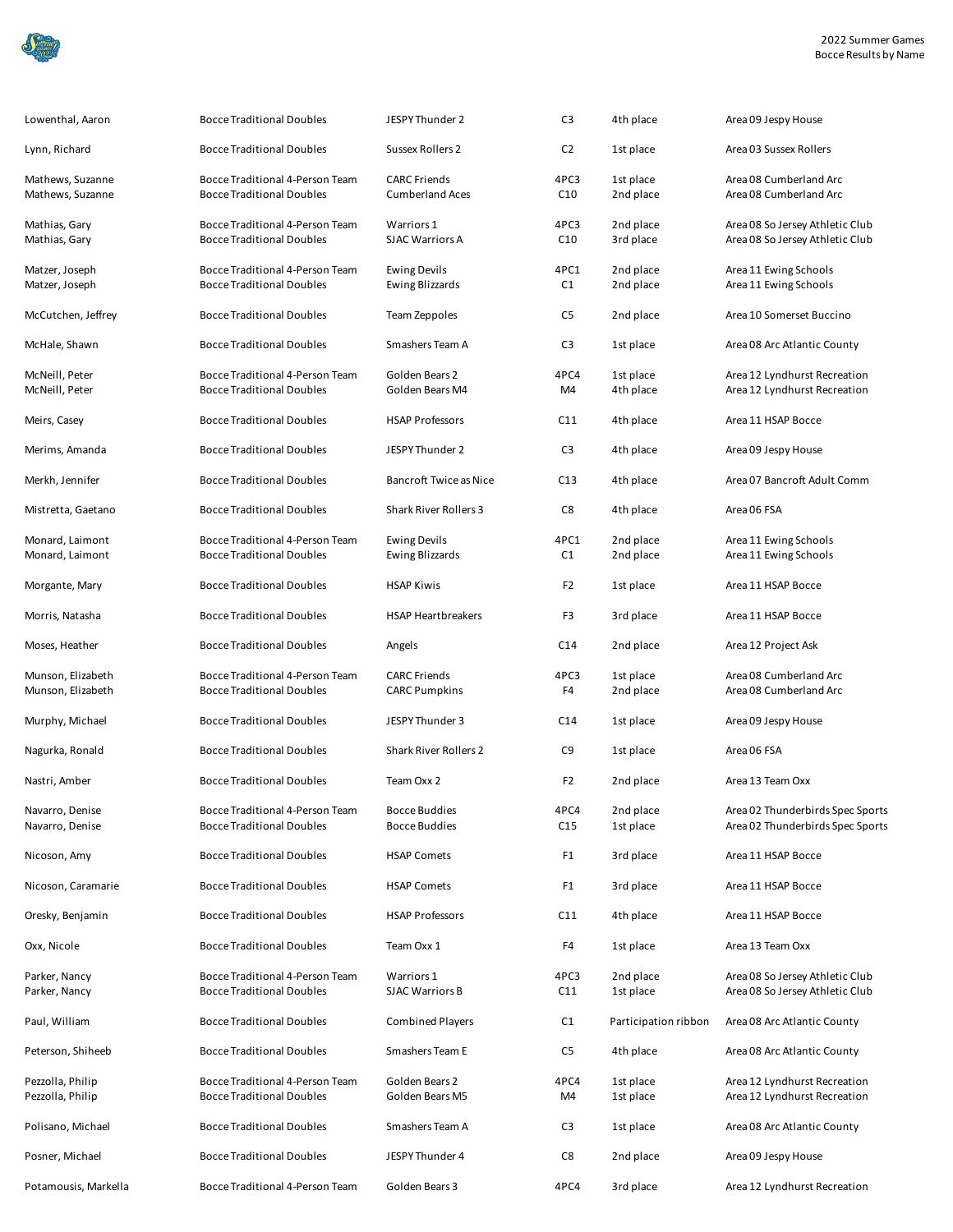

| Potamousis, Markella                   | <b>Bocce Traditional Doubles</b>                                    | Golden Bears F3                                 | F4                     | 3rd place              | Area 12 Lyndhurst Recreation                                 |
|----------------------------------------|---------------------------------------------------------------------|-------------------------------------------------|------------------------|------------------------|--------------------------------------------------------------|
| Quinlan, Erin                          | <b>Bocce Traditional Doubles</b>                                    | <b>Sussex Rollers 2</b>                         | C <sub>2</sub>         | 1st place              | Area 03 Sussex Rollers                                       |
| Quinn, Alana                           | <b>Bocce Traditional Doubles</b>                                    | Shark River Rollers 5                           | F1                     | 1st place              | Area 06 FSA                                                  |
| Rehrig, Stephanie                      | <b>Bocce Traditional Doubles</b>                                    | CCC1                                            | C13                    | 2nd place              | Area 07 Camden Cty Commandos                                 |
| Riley, Cecile<br>Riley, Cecile         | Bocce Traditional 4-Person Team<br><b>Bocce Traditional Doubles</b> | <b>CARC Ladies</b><br><b>CARC Jokers</b>        | 4PC1<br>F1             | 3rd place<br>2nd place | Area 08 Cumberland Arc<br>Area 08 Cumberland Arc             |
| Rockoff, Jessica                       | <b>Bocce Traditional Doubles</b>                                    | <b>HSAP Sharpshooters</b>                       | F1                     | 4th place              | Area 11 HSAP Bocce                                           |
| Roman, Matthew                         | <b>Bocce Traditional Doubles</b>                                    | Smashers Team G                                 | C6                     | 1st place              | Area 08 Arc Atlantic County                                  |
| Rumbol, Felicia<br>Rumbol, Felicia     | Bocce Traditional 4-Person Team<br><b>Bocce Traditional Doubles</b> | <b>CARC Ladies</b><br><b>CARC Queens</b>        | 4PC1<br>C4             | 3rd place<br>1st place | Area 08 Cumberland Arc<br>Area 08 Cumberland Arc             |
| Russo, Christian                       | <b>Bocce Traditional Doubles</b>                                    | Jackson Bocce Team 3                            | M1                     | 1st place              | Area 06 Jackson Bocce                                        |
| Ryan, Jillian                          | <b>Bocce Traditional Doubles</b>                                    | Golden Bears F2                                 | F3                     | 2nd place              | Area 12 Lyndhurst Recreation                                 |
| Salvino, Matthew                       | <b>Bocce Traditional Doubles</b>                                    | <b>Bancroft Twice as Nice</b>                   | C13                    | 4th place              | Area 07 Bancroft Adult Comm                                  |
| Sanok, Tracy                           | <b>Bocce Traditional Doubles</b>                                    | <b>Shark River Rollers 2</b>                    | C9                     | 1st place              | Area 06 FSA                                                  |
| Schachter, Jonathan                    | <b>Bocce Traditional Doubles</b>                                    | Team Strombolis                                 | C <sub>3</sub>         | 3rd place              | Area 10 Somerset Buccino                                     |
| Scheck, Alexander                      | <b>Bocce Traditional Doubles</b>                                    | NJ Hawks 5                                      | C13                    | 3rd place              | Area 05 NJ Hawks                                             |
| Scully, Erin                           | <b>Bocce Traditional Doubles</b>                                    | <b>BUDS Bocce Ballers</b>                       | C7                     | 2nd place              | Area 07 BUDS                                                 |
| Seiler, Andrew                         | <b>Bocce Traditional Doubles</b>                                    | NJ Hawks 1                                      | C12                    | 1st place              | Area 05 NJ Hawks                                             |
| Selin, Jason                           | <b>Bocce Traditional Doubles</b>                                    | CCC <sub>3</sub>                                | C10                    | 4th place              | Area 07 Camden Cty Commandos                                 |
| Solis, Kristian<br>Solis, Kristian     | Bocce Traditional 4-Person Team<br><b>Bocce Traditional Doubles</b> | Lancers<br><b>Bosses of Bocce</b>               | 4PC <sub>2</sub><br>M1 | 1st place<br>3rd place | Area 02 Lakeland S.O.<br>Area 02 Lakeland S.O.               |
| Springer, Martin                       | <b>Bocce Traditional Doubles</b>                                    | Sussex Rollers 1                                | M1                     | 2nd place              | Area 03 Sussex Rollers                                       |
| Stahlbrand, Ryan                       | <b>Bocce Traditional Doubles</b>                                    | <b>HSAP Archers</b>                             | C5                     | 1st place              | Area 11 HSAP Bocce                                           |
| Swiderski, Sophia<br>Swiderski, Sophia | Bocce Traditional 4-Person Team<br><b>Bocce Traditional Doubles</b> | <b>Ewing Devils</b><br><b>Ewing Earthquakes</b> | 4PC1<br>C1             | 2nd place<br>1st place | Area 11 Ewing Schools<br>Area 11 Ewing Schools               |
| Taras, Dennis<br>Taras, Dennis         | Bocce Traditional 4-Person Team<br><b>Bocce Traditional Doubles</b> | Golden Bears 1<br>Golden Bears M3               | 4PC2<br>M3             | 3rd place<br>1st place | Area 12 Lyndhurst Recreation<br>Area 12 Lyndhurst Recreation |
| Thorne, Nancy                          | <b>Bocce Traditional Doubles</b>                                    | Smashers Team G                                 | C6                     | 1st place              | Area 08 Arc Atlantic County                                  |
| Tulumalo, Devin                        | <b>Bocce Traditional Doubles</b>                                    | <b>HSAP Hot Potatoes</b>                        | C11                    | 2nd place              | Area 11 HSAP Bocce                                           |
| Tulumalo, Jaden                        | <b>Bocce Traditional Doubles</b>                                    | <b>HSAP Hot Potatoes</b>                        | C11                    | 2nd place              | Area 11 HSAP Bocce                                           |
| Tyukody, Jason                         | <b>Bocce Traditional Doubles</b>                                    | Team Buccola                                    | C7                     | 1st place              | Area 10 Somerset Buccino                                     |
| Vaccaro, Lauren                        | <b>Bocce Traditional Doubles</b>                                    | Team Provolone                                  | C6                     | 3rd place              | Area 10 Somerset Buccino                                     |
| VanMorter, Jamie                       | <b>Bocce Traditional Doubles</b>                                    | <b>HSAP Capybaras</b>                           | M3                     | 3rd place              | Area 11 HSAP Bocce                                           |
| Veprovsky, Lawrence                    | <b>Bocce Traditional Doubles</b>                                    | <b>JESPY Thunder 5</b>                          | C <sub>2</sub>         | 2nd place              | Area 09 Jespy House                                          |
| Veraderame, Maria                      | <b>Bocce Traditional Doubles</b>                                    | Angels                                          | C14                    | 2nd place              | Area 12 Project Ask                                          |
| Vida, Kimberly                         | <b>Bocce Traditional Doubles</b>                                    | Team Chianti                                    | C11                    | 3rd place              | Area 10 Somerset Buccino                                     |
| Villanueva, Daniel                     | <b>Bocce Traditional Doubles</b>                                    | Jackson Bocce Team 1                            | C6                     | 2nd place              | Area 06 Jackson Bocce                                        |
| Visalli, Rebecca<br>Visalli, Rebecca   | Bocce Traditional 4-Person Team<br><b>Bocce Traditional Doubles</b> | CCCT4<br>CCC <sub>2</sub>                       | 4PC <sub>2</sub><br>C8 | 2nd place<br>3rd place | Area 07 Camden Cty Commandos<br>Area 07 Camden Cty Commandos |